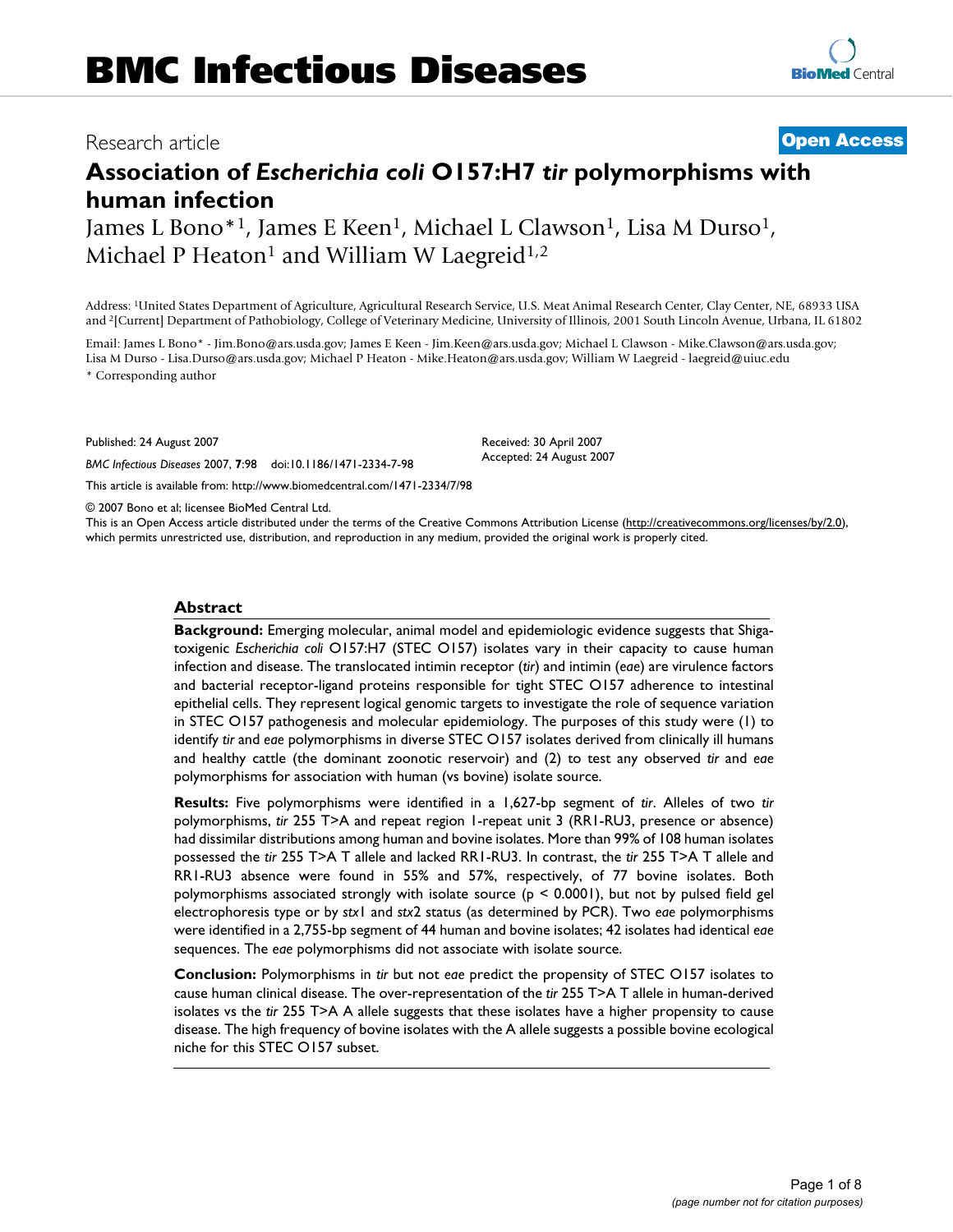# **Background**

Shiga-toxigenic *Escherichia coli* O157:H7 (STEC O157) is the major STEC serotype associated with human infection in the U.S. [1]. Cattle are the predominant North American reservoir of this zoonotic pathogen [2,3] and contact with infected livestock and ingestion of contaminated meat are frequent routes of human infection [[4](#page-6-0)-7]. Other sources of STEC O157 infection are contaminated fruits, vegetables and water [[8-](#page-6-1)10] and person-to-person contact [11,12]. From 1982–2002, there were 350 STEC O157 outbreaks reported in the U.S., resulting in 8,500 clinical cases, 1,500 hospitalizations and 40 deaths [\[13\]](#page-6-2). Human STEC O157 infections cause mild self-limiting diarrhea to severe disease including hemorrhagic colitis and hemolytic uremic syndrome (HUS) [14,15]. HUS, due to STEC O157 infection, is the leading cause of renal failure for children under the age of five years [1].

As with many infectious disease agents, STEC O157 strains appear to vary in their capacity to cause human infection and disease. For example, in the gnotobiotic pig challenge model, STEC O157 strains differ in both the clinical course they provoke and the histopathological lesions they induce [\[16](#page-6-3)]. Epidemiologic surveillance data in the U.S. also supports the idea of inter-strain variation in STEC O157 virulence. The annual U.S. incidence of clinical STEC O157 infections is estimated at 1.1 per 100,000 persons [1]. However, pooled data from five North American serological surveys found 11% of 2,251 healthy children and adults (11,000 per 100,000 persons) with serologic evidence of *E. coli* O157 exposure and/or subclinical infection [17[-21](#page-6-4)]. On a smaller scale, the investigation of a recent STEC O157 outbreak linked with visiting an agricultural fair suggested that all STEC O157 are not equivalent in terms of their public health risk [22]. At least 25 people out of over 170,000 fair visitors who attended over a two-week period became ill with an STEC O157 isolate that shared the same pulse-field gel electrophoresis (PFGE) pattern. The outbreak investigation revealed that the fairground environment was heavily contaminated with multiple STEC O157 isolates with eight different PFGE patterns, including the outbreak strain. The presumed high human STEC O157 exposure but low human clinical disease incidence, suggested by both the surveillance and outbreak data, could be partially explained if only a subset of STEC O157 isolates present in the bovine (or other) zoonotic reservoirs were pathogenic to humans. Identifying markers for virulent strains as well as understanding the mechanisms responsible for disparities in virulence may provide new insights into the epidemiology and control of STEC O157 infections in both human and animal reservoirs.

An important step in the pathogenesis of human infection with STEC O157 is colonization of the lower gastrointestinal (GI) tract. STEC O157 have a number of virulence and putative virulence factors which aid in this colonization including the locus of enterocyte effacement (LEE), production of Shiga toxin 2, flagellin, OmpA, Lpf and ToxB [14,23-28]. The interaction of two LEE-encoded genes, *tir* and *eae*, is responsible for the tight bacterial adherence to host epithelial cells characteristic of STEC O157 infections. The *eae*-encoded ligand protein intimin is located on the bacterial outer membrane. The intimin receptor protein Tir is translocated into the epithelial cell by type III secretion and integrated in the host cell membrane [29,30]. Given the role of intimin and Tir in STEC O157 pathogenesis and the well documented role of cattle as a zoonotic reservoir, the purpose of this study was to characterize sequence variation in STEC O157 *eae* and *tir* genes and to evaluate whether it associates with human or bovine host origin.

# **Methods**

# *Bacterial strains*

For sequence discovery, 22 diverse STEC O157 isolates were assembled that varied by source, either human clinical  $(n = 9)$  or bovine  $(n = 13)$  (Table 1). A further 101 epidemiologically unrelated human clinical and 64 bovine isolates were included to estimate *tir* polymorphism allele frequencies. Each isolate was characterized by ELISA using anti-O157 and H7 monoclonal antibodies and multiplex PCR for *stx1*, *stx2*, *eae*, *hlyA*, *rfb*<sub>O157</sub> and *fliC<sub>H7</sub>* [31-34]. For the purpose of this study, isolates were defined as STEC O157 if they were *E. coli* O157 antigen positive by ELISA, *rfb* $E_{O157}$  and *fliC*<sub>H7</sub>-positive by PCR, and *stx*1 and/or *stx*2 positive by PCR.

## *PCR amplification, DNA sequencing and analysis*

A 2,755-kb segment of the *eae* gene and 1,627-kb segment of the *tir* gene were amplified and sequenced using primers listed in Table 2. The amplification reactions contained 0.5 ng of DNA, 0.75 uM of each primer, 200 uM of each dNTP,  $1.5 \text{ mM MgCl}_2$  and  $1 \text{ U of }$  Platinum Taq DNA polymerase (Invitrogen Corporation, Carlsbad, CA) in a 55 ul reaction. PCR amplifications were performed using a PTC-200 (MJ Research, Waterton, MA) at the following conditions: 1 min at 95°C followed by 30 sec at 96°C, 30 sec at 52°C and 2 min at 72°C for 35 cycles and finally 72°C for 7 min for 1 cycle.

PCR products were purified and concentrated using the QIAquick PCR Purification Kit (Qiagen Inc., Valencia, CA). DNA sequencing reactions were prepared using the ABI PRISM BigDye terminator cycle sequencing ready reaction kit (PE Applied Biosystems, Foster City, CA) with slight modifications of the manufacturer's protocol to reduce the final volume to 10 ul. The sequencing reactions were cycled with a PTC-200 (MJ Research) at the following conditions: 1 min at 96°C followed by 30 sec at 96°C,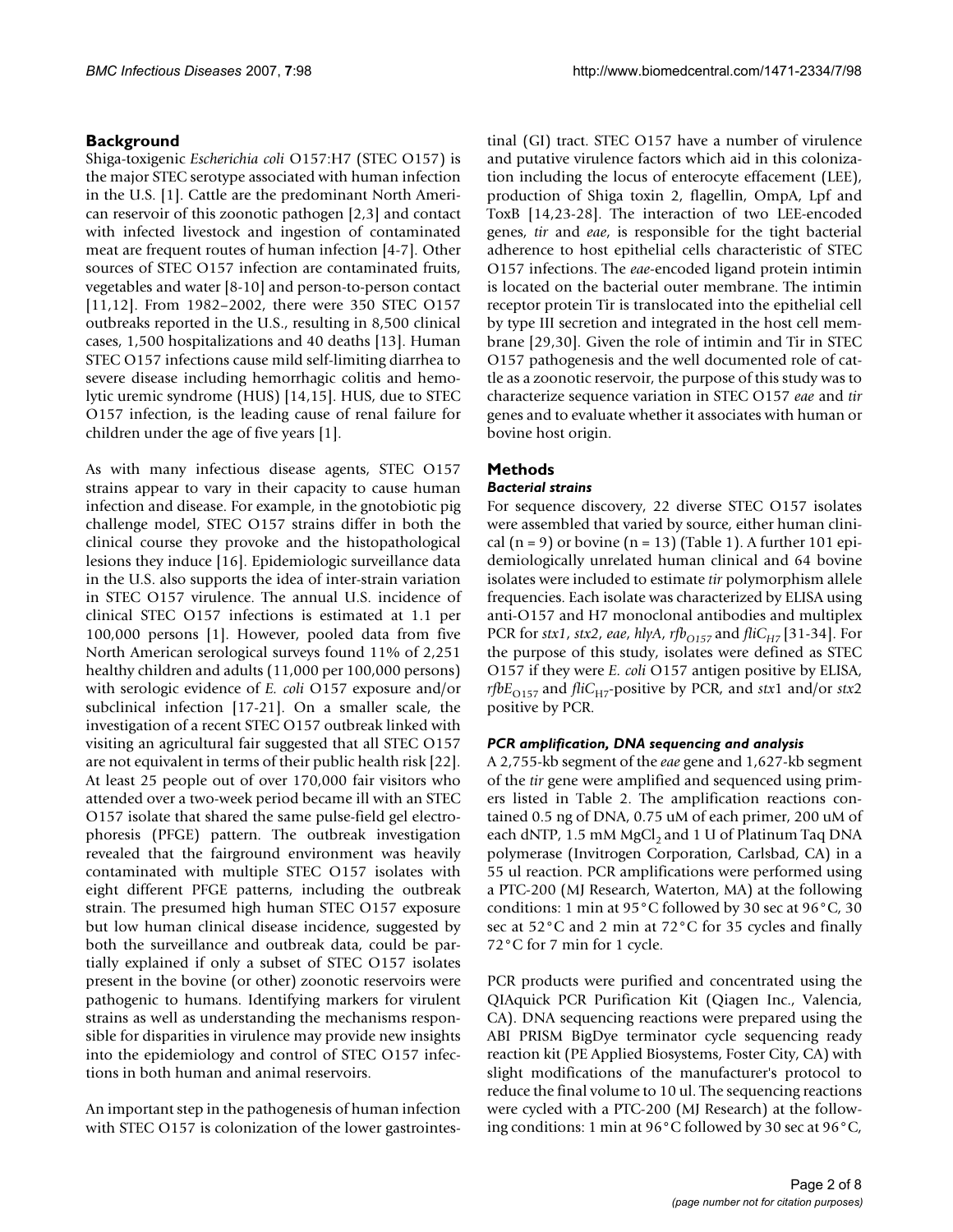| Strain            | H antigen | Collection    | Source        | Reference       | Discovery panel | tir genotype <sup>a</sup> |
|-------------------|-----------|---------------|---------------|-----------------|-----------------|---------------------------|
| N <sub>245</sub>  | H7        | <b>USMARC</b> | <b>Bovine</b> | N<br>This paper |                 |                           |
| <b>SS NE 1040</b> | H7        | <b>USMARC</b> | <b>Bovine</b> | $[49]$          | N               | 2                         |
| CO 50-1           | H7        | <b>USMARC</b> | <b>Bovine</b> | [49]            | Υ               | 3                         |
| <b>NE 972-1</b>   | H7        | <b>USMARC</b> | <b>Bovine</b> | [49]            | Y               | 3                         |
| KS 368-1          | H7        | <b>USMARC</b> | <b>Bovine</b> | [49]            | Y               |                           |
| KS 546-2          | H7        | <b>USMARC</b> | <b>Bovine</b> | $[49]$          | Y               |                           |
| NE 1370-3         | H7        | <b>USMARC</b> | <b>Bovine</b> | [49]            | Y               |                           |
| TX 265-1          | H7        | <b>USMARC</b> | <b>Bovine</b> | [49]            | Y               |                           |
| TX 376-2          | H7        | <b>USMARC</b> | <b>Bovine</b> | [49]            | Y               |                           |
| TX 723-1          | H7        | <b>USMARC</b> | Bovine        | [49]            | Y               | 4                         |
| CO 147-1          | H7        | <b>USMARC</b> | <b>Bovine</b> | [49]            | Y               | 4                         |
| <b>NE 1127-1</b>  | H7        | <b>USMARC</b> | <b>Bovine</b> | [49]            | Y               | 5                         |
| TW07587           | H7        | EHEC $I-3$    | Human         | [50]            | Y               | 5                         |
| $\overline{2}$    | <b>NM</b> | Acheson       | Human         | Ы               | Y               | 5                         |
| USDA81            | H7        | <b>CDC</b>    | Human         | This paper      | N               | 6                         |
| CO 713-5          | H7        | <b>USMARC</b> | <b>Bovine</b> | $[49]$          | Y               | 7                         |
| MARC 611          | H7        | <b>USMARC</b> | <b>Bovine</b> | [49]            | Υ               | 7                         |
| NE 1270-2         | H7        | <b>USMARC</b> | <b>Bovine</b> | [49]            | Y               | 7                         |
| 31277             | H7        | <b>IDPH</b>   | Human         | c               | Y               | 7                         |
|                   | H7        | Mandrell      | Human         | d               | Y               | 7                         |
| 35150             | H7        | <b>ATCC</b>   | Human         | <b>ATCC</b>     | Y               | 7                         |
| 43889             | H7        | <b>ATCC</b>   | Human         | <b>ATCC</b>     | Y               | 7                         |
| 43890             | H7        | <b>ATCC</b>   | Human         | <b>ATCC</b>     | Y               | 7                         |
| Sakai             | H7        | <b>RMID</b>   | Human         | $[45]$          | Y               | 7                         |
| TW04863           | H7        | EHEC $I-2$    | Human         | $[50]$          | Y               | 7                         |
| N4009-114-4       | H7        | <b>APHIS</b>  | Bovine        | This paper      | N               | 8                         |
| TW06555           | H7        | EHEC I-6      | Human         | [50]            | N               | 9                         |
| TW00116           | H7        | EHEC I-4      | Human         | $[50]$          | N               | 10                        |

**Table 1: STEC O157 strains used for sequence polymorphism discovery in the** *tir* **gene and a representative strain from each** *tir*  **genotype**

a As described in Figure 1B.

b Dr. David Acheson, DHHS, FDA, College Park, MD.

c Enteric Lab, Illinois Department of Public Health.

d Dr. Robert Mandrell, USDA, ARS, Albany, CA.

1 min at 50°C and 4 min at 60°C for 30 cycles. DNA sequences were determined with either an ABI PRISM 3700 DNA analyzer or an ABI PRISM 377 DNA sequencer (PE Applied Biosystems).

Nucleotide sequences were analyzed using SeqMan and alignments were constructed using Clustal X, both from the Lasergene software package (DNASTAR, Inc., Madison, WI). A consensus parsimony tree was generated in PHYLIP (version 3.65) from *tir* DNA sequences using the program PARS [35] and viewed in TreeView (version 1.6.6) [36].

### *Pulse field gel electrophoresis of isolates used for genotyping*

PFGE was performed on all human and bovine derived *E. coli* O157:H7 isolates by using the PulseNet protocol and the restriction endonuclease *Xba*I [37]. Restriction fragment patterns were analyzed using Bionumerics version 4 (Applied Maths, Belgium).

#### *Statistical analysis of* **tir** *variation and host association*

The frequencies of each identified *tir* nucleotide or repeat polymorphism and *tir* genotype were compared between STEC O157 isolates of human and bovine origin. The data were analyzed as an unmatched case-control study by exact logistic regression using the LOGISTIC procedure of SAS 9.1 (SAS Institute, Inc., Cary, NC). The binary response variable (outcome) of interest was the probability of the strain being of bovine origin (case) vs human origin (control). Each *tir* polymorphism and genotype was converted into a categorical explanatory (predictor) variable, where each possible variant within a given polymorphism was coded separately. Genotype 10 and the most common variant for each polymorphism were used as reference conditions. The association of each *tir* poly-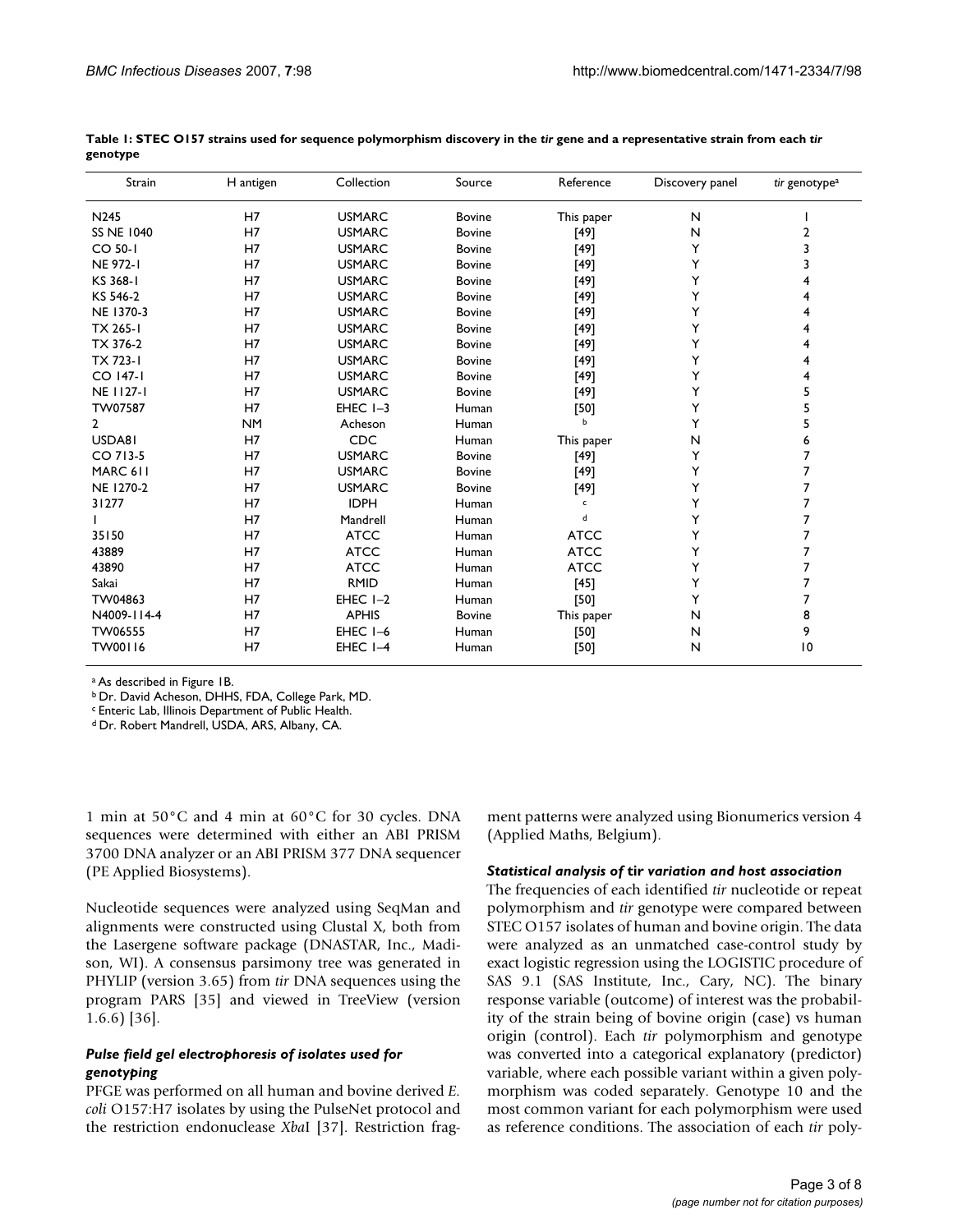| Oligonucleotide | Sequence                  | Orientation <sup>a</sup> | Application                     |
|-----------------|---------------------------|--------------------------|---------------------------------|
| tir: IUI9       | atg cct att ggt aat ctt g | Sense                    | tir 5' amplification sequencing |
| tir:72U17       | aca aac cga cgg tgc ag    | Sense                    | tir sequencing                  |
| tir:473L17      | atg ccc agc acc acc ac    | Antisense                | tir sequencing                  |
| tir:521U17      | aag ccc gcc aaa gga ta    | Sense                    | tir RRI sequencing              |
| tir:967L17      | tct tcg cct gct gct tt    | Antisense                | tir RRI sequencing              |
| tir:1046U17     | cta aac gcc agg agg ag    | Sense                    | tir RR2, 3, & 4 sequencing      |
| tir:1572L17     | gge gta ate cae cae tt    | Antisense                | tir RR2, 3, & 4 sequencing      |
| tir:1638L16     | cgc tgg tgg gtt att c     | Antisense                | tir 3' amplification sequencing |
| eae: 16U16      | tgt tat acc cgg acc c     | Sense                    | eae 5' amplification sequencing |
| eae:135U19      | taa att ggg ttc gga ttc a | Sense                    | eae sequencing                  |
| eae:382L17      | aca aga ggt gcc gaa cc    | Antisense                | eae sequencing                  |
| eae:490U16      | aat tat geg gea caa c     | Sense                    | eae sequencing                  |
| eae:574L18      | gtt acc agc gat acc aag   | Antisense                | eae sequencing                  |
| eae:626U18      | att atg gaa cgg cag agg   | Sense                    | eae sequencing                  |
| eae:886L19      | ttt tga aat agt ctc gcc a | Antisense                | eae sequencing                  |
| eae: 1090U17    | gat aag ctg cag tcg aa    | Sense                    | eae sequencing                  |
| eae: 1178L18    | ttt cat tac ccg tac cat   | Antisense                | eae sequencing                  |
| eae:1290U18     | atc agg cag ccg tta cga   | Sense                    | eae sequencing                  |
| eae: 1492L19    | tte ege tat get gaa tet g | Antisense                | eae sequencing                  |
| eae:1695U18     | gga taa gac ttc ggc taa   | Sense                    | eae sequencing                  |
| eae:1732L18     | cgt cgc ggt ata agt aat   | Antisense                | eae sequencing                  |
| eae: 1883U17    | cgc cag gac agg tcg tc    | Sense                    | eae sequencing                  |
| eae:2135L17     | att tcc cgt ggt tgc tt    | Antisense                | eae sequencing                  |
| eae:2249U19     | ttg gta aca atg tca gag g | Sense                    | eae sequencing                  |
| eae:2358L13     | acc acc gct tgc t         | Antisense                | eae sequencing                  |
| eae:2360U17     | caa gcg gtg gtg atg gt    | Sense                    | eae sequencing                  |
| eae:2699L17     | tcc aga acg ctg ctc ac    | Antisense                | eae sequencing                  |
| eae:2787L19     | tta ttc tac aca aac cgc a | Antisense                | eae 3' amplification sequencing |

| Table 2: Oligonucleotides (5'-3') used in this study |  |  |  |  |
|------------------------------------------------------|--|--|--|--|
|------------------------------------------------------|--|--|--|--|

a With respect to *tir* and *eae* mRNA.

morphism variant with the likelihood of being a case STEC O157 strain was examined by generating univariate exact odds ratios (OR) with exact 95% confidence intervals (CI) and corresponding p values. *Stx* profiles of isolates defined by PCR were also examined for association with human or bovine strain origin.

#### **Results**

#### *Polymorphisms in STEC O157* **tir** *and* **eae**

Five polymorphic loci were identified in a 1,627-kb segment of the STEC O157 *tir* gene [GenBank:*DQ458771*]. One was a single nucleotide polymorphism (SNP), 255 T>A (reference sequence is GenBank accession number [BA000007](http://www.ncbi.nih.gov/entrez/query.fcgi?db=Nucleotide&cmd=search&term=BA000007) gene ECs4561). The minor allele of this nonsynonymous polymorphism encodes aspartic acid while the other encodes glutamic acid. Four were repeat polymorphisms with the following properties: repeat region 1 (RR1, nucleotide position 573 in reference sequence BAB37984) containing up to four imperfect 18-bp repeat units (RU1-RU4), RR2 (nucleotide position 963) containing  $[ACA]_n$  where n = 3 or 4, RR3 (nucleotide position 1,080) containing  $[ACT]_n$  where n = 2 or 3 and RR4 (nucleotide position 1,179) containing  $[ACAACT]_n$  where n = 2, 3 or 4 (Figure 1A). In one isolate, a chimeric repeat within RR1 was identified consisting of approximately the 5' half of RU2 and the 3' half of RU4 (Figure 1B).

The five polymorphic *tir* loci defined ten unique *tir* genotypes (Figure 1B). Two genotypes, 4 and 7, accounted for 83% ( $n = 185$ ) of the isolates sequenced, while four genotypes were observed in only one isolate each (Figure 1B). A consensus parsimony tree generated from these genotypes defined two major clades (Figure 1B). Alleles of *tir* 255 T>A and RR1-RU3 were responsible for discrimination between these clades (Figure 1B). Alleles of these two polymorphisms are strongly correlated.

The sequence of a 2,755-bp region of the *eae* gene was identical in 42 of 44 STEC O157 isolates representing at least one isolate from each *tir* genotype [Gen-Bank:[EF540940\]](http://www.ncbi.nih.gov/entrez/query.fcgi?db=Nucleotide&cmd=search&term=EF540940). Synonymous (*eae* 60 G>A reference sequence is GenBank accession number **[BA000007](http://www.ncbi.nih.gov/entrez/query.fcgi?db=Nucleotide&cmd=search&term=BA000007)** gene ECs4559) and non-synonymous (*eae* 2414 C>T) SNPs were identified, each in isolates 2857\98 [Gen-Bank: [EF540939\]](http://www.ncbi.nih.gov/entrez/query.fcgi?db=Nucleotide&cmd=search&term=EF540939) and ATCC 43890 [GenBank: EF540941], respectively. The *eae* 2414 C>T results in a change from a threonine to an isoleucine (T805I). This isolate also contained *tir* genotype 7, the most common *tir* genotype.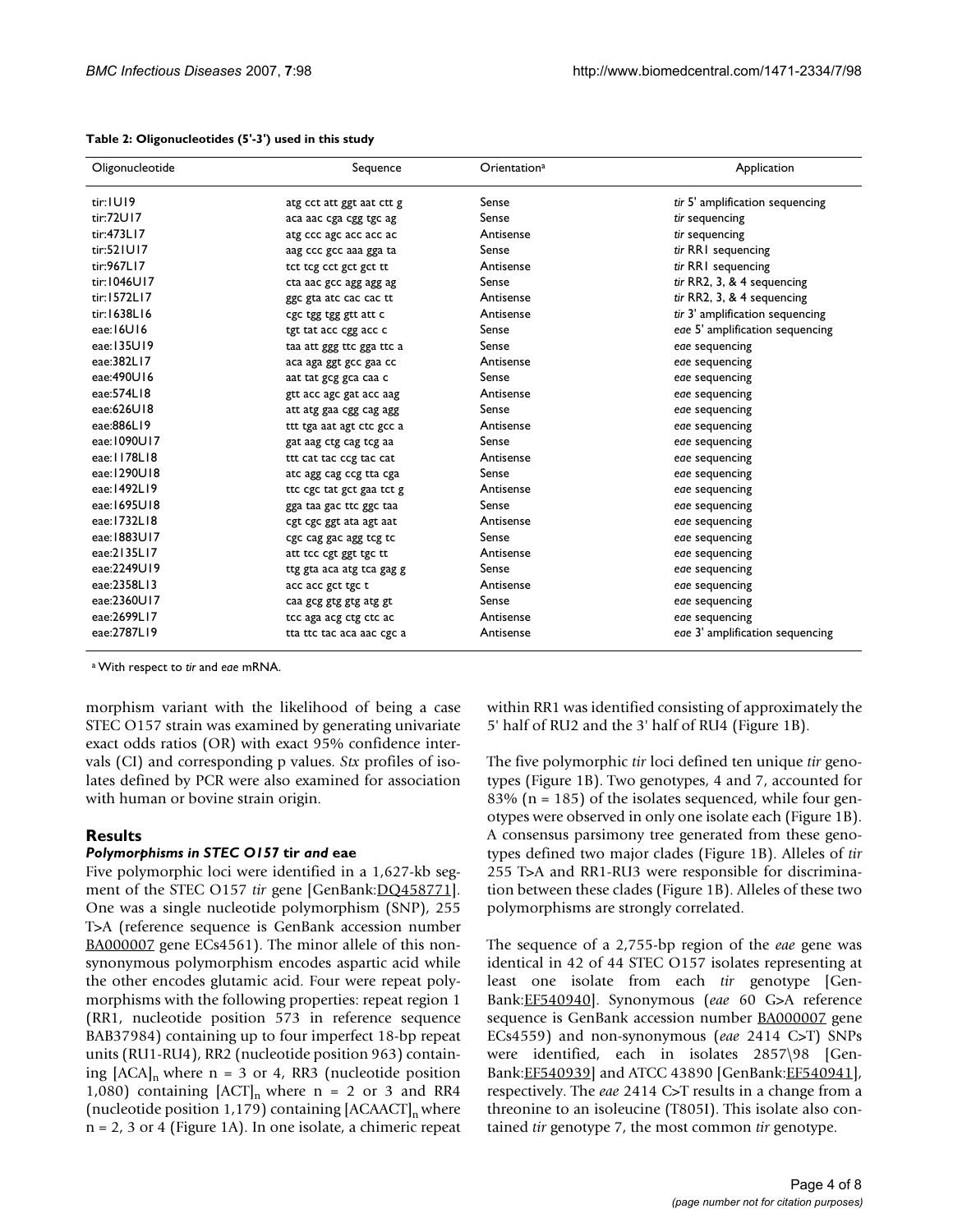

#### **Figure 1**

**Physical maps and taxonomical relationships of the** *tir* **gene**. (A) A physical map of the *tir* gene from STEC O157 (Gen-Bank accession number [BA000007](http://www.ncbi.nih.gov/entrez/query.fcgi?db=Nucleotide&cmd=search&term=BA000007) gene ECs4561). A 1.6-kb region of the *tir* gene was sequenced from 22 STEC O157 isolates and the polymorphisms mapped on the *tir* gene along with previously identified functional domains. (B) Consensus tree from seven equally parsimonious trees constructed in PHYLIP (version 3.65) [35] with the program PARS and viewed in TreeView (version 1.6.6) [36]. The tree was generated from seven variable sites (255 T>A, RR1-RU2, RR1-RU3, RR1-RU4, RR2, RR3 and RR4) and describes the taxonomical relationship of the *tir* nucleotide sequence with associated phenotypic and genotypic information. Ten genotypes resulting from one nucleotide polymorphism and four repeat region variations were identified from the 185 isolates. Colored boxes identify the different nucleotide variations and repeat units, while white boxes indicate missing repeat units. The sequences of the repeat regions are located below the colored boxes with the top line as the consensus sequence. A variant repeat unit  $(*)$  in repeat region 1 was identified that had the following sequence "AAAGGTGCT-GGGGAGTTG".

#### *Association of* **tir** *255 T>A and RR1-RU3 alleles with host origin of STEC O157 isolates*

Unmatched case-control analysis showed that only *tir* 255 T>A and RR1-RU3 (presence or absence) alleles were significantly associated with host origin. Specifically, isolates with *tir* 255 T>A A allele were 34.0 times more likely (5.7 to 1381.9 95% CI,  $p < 0.0001$  to be of bovine than human origin. Similarly, isolates with RR1-RU3 present were 32.0 times more likely (5.3 to 1302.9 95% CI, p < 0.0001) to be of bovine than human origin. Because *tir* 255 T>A and RR1-RU3 alleles discriminate between genotypes 4 and 7, these genotypes also associate with host origin. Specifically, isolates with genotype 4 were 37.0 times more likely to be of bovine than human origin (6.6 to ∞ 95% CI,  $p < 0.0001$ ), while those with genotype 7 were 2.9 times more likely to be of human than bovine origin (2.0 to 4.5 95% CI, p < 0.0001). Genotyping of 255 T>A on all study isolates reinforced this association, with 1 out of 108 human isolates (0.93%, 0.02 to 5.1 95% CI), as opposed to 34 out of 77 bovine isolates (44.2%, 32.8 to 55.9 95% CI), having an A at 255 T>A (p < 0.0001). Furthermore, *stx*1 and *stx*2 status (as determined by PCR) were statistically independent of bovine or human derived STEC O157 isolates ( $p = 0.12$  and  $p = 0.37$ , respectively) and when all 185 STEC O157 isolates were compared by PFGE, there was no association of PFGE profiles with *tir* 255 T>A alleles.

#### **Discussion**

STEC O157 *tir* 255 T>A T allele is significantly overrepresented in human isolates relative to isolates with the A allele (99.1 vs. 0.9%,  $p < 0.0001$ ). The reason for this host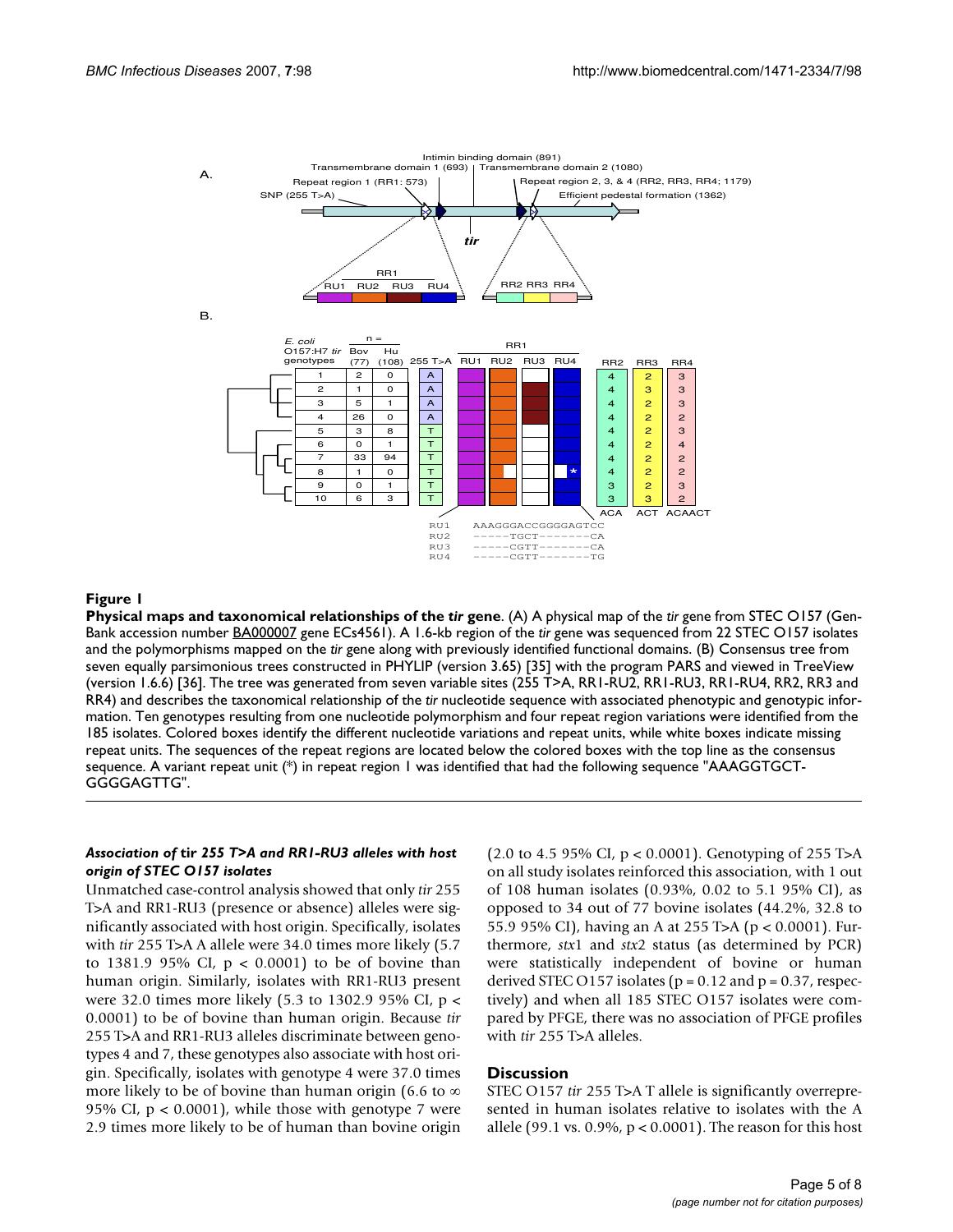difference in 255 T>A allele frequency is unknown. It is possible that STEC O157 255 T>A A isolates are shed in cattle feces for shorter periods of time or in lower numbers than STEC O157 255 T>A T isolates, resulting in lower probability of product or environmental contamination and thus, lower human exposure and subsequent infection. Reduced human exposure could also occur if STEC O157 255 T>A A isolates are less able to survive on meat, on produce, in water or in other environmental sources of human infection. STEC O157 255 T>A A isolates maybe less virulent in humans so that they are less likely to cause clinical illness prompting fecal culture. Whatever the actual mechanism, the low 255 T>A A allele frequency in human isolates cannot be explained by a corresponding low frequency in the bovine reservoir.

Non-random distribution of *E. coli* O157:H7 subtypes among bovine and human isolates have been reported in previous investigations. Octamer-based genome scanning classified STEC O157 into two lineages (I and II), with human origin isolates biased towards lineage I [38]. Qgene allelic variation (upstream of the prophage *stx* region), Shiga-toxin 2 production differences and Shiga toxin-encoding bacteriophage insertion site-defined genotypes also had biased distributions of isolates from bovine and human origin [39-41]. However, none of these previously described methods provided as clear a discrimination between human and bovine isolates as those described in this study. Furthermore, the presence of one or both *stx*1 and *stx*2 genes (as determined by PCR) was statistically independent of an isolate's *tir* 255 T>A allele or RU3 presence or absence. The high degree of discrimination provided by *tir* 255 T>A and the central role of Tir in human infection points towards a possible functional role, rather than solely as a marker, for this polymorphism.

Previous studies indicate a paucity of nucleotide polymorphisms in most STEC O157 genes [42-44]. The presence of five polymorphic loci with high minor allele frequency within *tir*, therefore, appears to be atypical in STEC O157. Furthermore, all five polymorphisms are non-synonymous. In contrast, only one low frequency synonymous polymorphism was found in *eae*, suggesting that these two loci are under different selective pressures. The association of *tir* 255 T>A T allele with human infection argues that host factors may impose some selection pressure on *tir*. The fact that the *tir* 255 T>A A minor allele frequency is over 30% in bovine isolates, where the frequency of minor alleles for most SNPs in STEC O157 is considerably less than that, also argues for some selection on this allele or another locus tightly linked to 255 T>A [43,44].

Limited information exists on complete *tir* gene sequence from STEC O157. Examination of the two published STEC O157 genomic sequences, EDL 933 and Sakai [45,46], showed that their *tir* genes were both genotype 7. Our sequencing of the *tir* gene from these two isolates confirmed this finding (data not shown for EDL 933). RR2, RR3 and RR4 together were previously used as a marker for high-resolution molecular typing of *E. coli* O157:H7 [47]. In the present study, the sequencing of a broad population of STEC O157 strains that included both human clinical and bovine reservoir isolates revealed additional informative *tir* polymorphisms, particularly the 255 T>A A allele and the presence of RR1-RU3.

Two polymorphic *tir* loci, *tir* 255 T>A and RR1-RU3, appear to have epidemiologic significance by their clear and strong association with isolate host source. Both loci are located near the amino terminus of Tir, a portion of the molecule that is normally located in the host cytosol during Tir-Intimin binding in host cell-bacterial adherence [48], in a region where no function has been described. However, these loci may have functional significance based on the biased distribution of their alleles in human derived isolates. One explanation for this could be variation in avidity, kinetics or tropism of adherence to epithelial cells, a major function of the Tir protein, from isolates with the *tir* 255 T>A A allele compared to isolates with the *tir* 255 T>A T allele. However, more investigation will be necessary to delineate the structure-function relationships of these *tir* polymorphisms.

# **Conclusion**

Many host, bacterial and environmental factors impact whether or not infection results from human exposure to STEC O157. This study demonstrates that genomic polymorphisms in *tir* but not *eae* predict the likelihood that STEC O157 strains can cause human disease. Intriguing but unexplained findings include the host bias in *tir* allele frequency between human and bovine hosts. The overrepresentation of the *tir* 255 T>A T allele in humanderived isolates – vs the A allele proves its merit as a marker for virulence in humans. Also of interest is the high degree of *tir* sequence variation relative to that found in *eae*, even though the two proteins encoded by these genes interact together as receptor and ligand during adherence to host intestinal epithelial cells. Further research will be necessary to determine if the *tir* 255 T>A and RR1-RU3 polymorphisms are simply markers of strain virulence or are functional components of hostpathogen interactions.

# **Competing interests**

The authors declare that they have no competing interests.

# **Authors' contributions**

JLB co-conceive the study and experimental design, carried out the DNA sequencing and editing of the *tir* and *eae*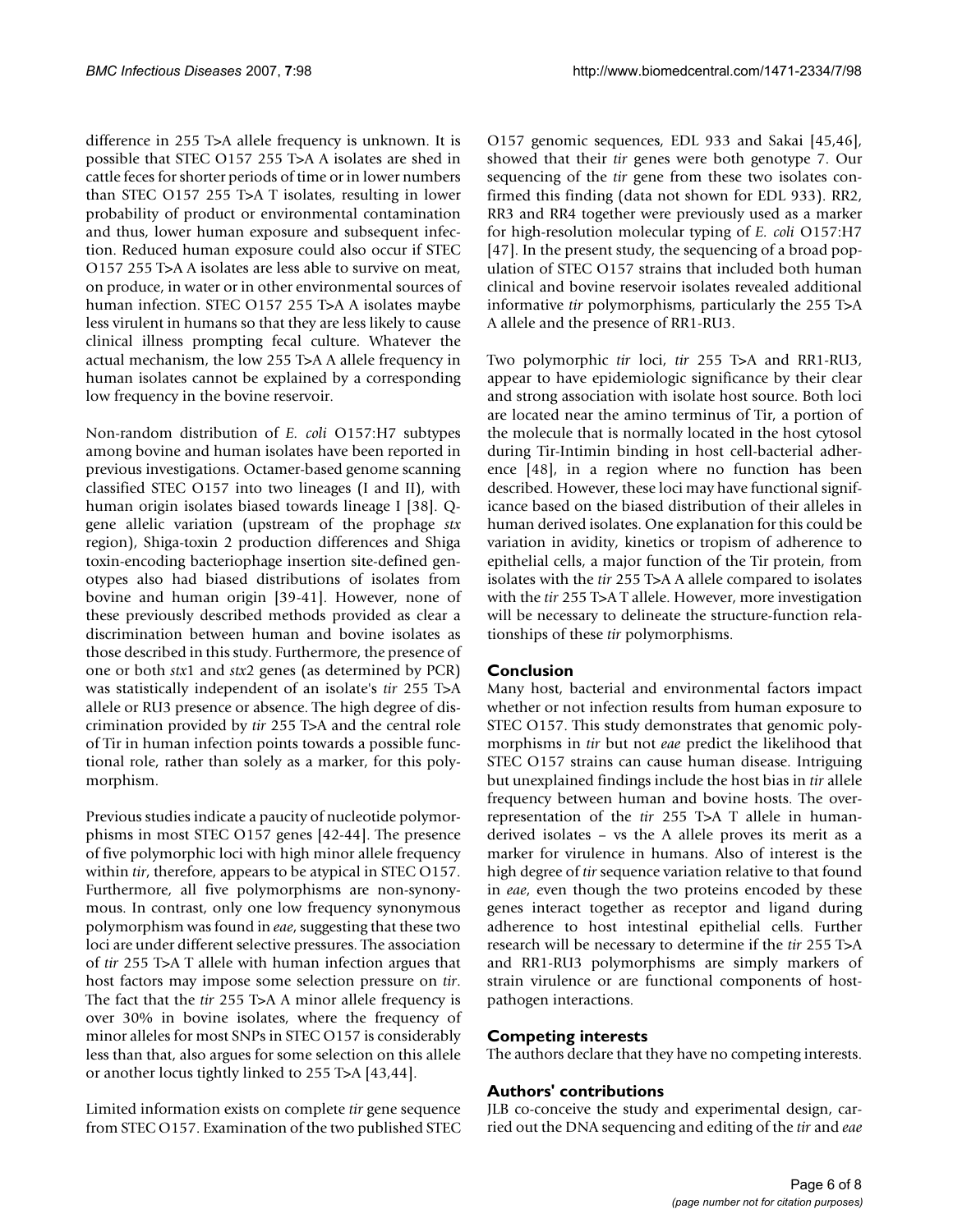genes and drafted the manuscript. JEK provided isolates for the study, carried out the statistical analysis and helped edit the manuscript. MLC carried out the phylogenic analysis of the *tir* DNA sequence. LMD participated in the PFGE analysis of the isolates and helped edit the manuscript. MPH participated in DNA sequence analysis. WWL co-conceived the study and experimental design, carried out the initial sequencing of the *tir* and *eae* genes and helped draft and edit the manuscript. All authors read and approved the final manuscript.

#### **Acknowledgements**

We thank Drs. B. Swaminathan, T. Whittam, R. Mandrell, D. Acheson and T. Honda for providing isolates; Liz Ossian, Sandy Fryda-Bradley, Ron Mlejnek and Tammy Sorensen for technical assistance; and Joan Rosch and Sherry Kluver for secretarial assistance.

#### **References**

- 1. Corrigan JJ Jr, Boineau FG: **[Hemolytic-uremic syndrome.](http://www.ncbi.nlm.nih.gov/entrez/query.fcgi?cmd=Retrieve&db=PubMed&dopt=Abstract&list_uids=11691946)** *Pediatr Rev* 2001, **22(11):**365-369.
- 2. Elder RO, Keen JE, Siragusa GR, Barkocy-Gallagher GA, Koohmaraie M, Laegreid WW: **Correlation of enterohemorrhagic** *Escherichia coli* **[O157 prevalence in feces, hides, and car](http://www.ncbi.nlm.nih.gov/entrez/query.fcgi?cmd=Retrieve&db=PubMed&dopt=Abstract&list_uids=10725380)[casses of beef cattle during processing.](http://www.ncbi.nlm.nih.gov/entrez/query.fcgi?cmd=Retrieve&db=PubMed&dopt=Abstract&list_uids=10725380)** *Proc Natl Acad Sci USA* 2000, **97(7):**2999-3003.
- 3. Gansheroff LJ, O'Brien AD: *Escherichia coli* **[O157:H7 in beef cat](http://www.ncbi.nlm.nih.gov/entrez/query.fcgi?cmd=Retrieve&db=PubMed&dopt=Abstract&list_uids=10737775)[tle presented for slaughter in the U.S.: higher prevalence](http://www.ncbi.nlm.nih.gov/entrez/query.fcgi?cmd=Retrieve&db=PubMed&dopt=Abstract&list_uids=10737775) [rates than previously estimated \[comment\].](http://www.ncbi.nlm.nih.gov/entrez/query.fcgi?cmd=Retrieve&db=PubMed&dopt=Abstract&list_uids=10737775)** *Proc Natl Acad Sci USA* 2000, **97(7):**2959-2961.
- <span id="page-6-0"></span>4. **Multistate outbreak of** *Escherichia coli* **[O157:H7 infections](http://www.ncbi.nlm.nih.gov/entrez/query.fcgi?cmd=Retrieve&db=PubMed&dopt=Abstract&list_uids=12186220) [associated with eating ground beef – United States, June–](http://www.ncbi.nlm.nih.gov/entrez/query.fcgi?cmd=Retrieve&db=PubMed&dopt=Abstract&list_uids=12186220) [July 2002.](http://www.ncbi.nlm.nih.gov/entrez/query.fcgi?cmd=Retrieve&db=PubMed&dopt=Abstract&list_uids=12186220)** *MMWR Morb Mortal Wkly Rep* 2002, **51(29):**637-639.
- 5. **Outbreaks of** *Escherichia coli* **[O157:H7 infections among chil](http://www.ncbi.nlm.nih.gov/entrez/query.fcgi?cmd=Retrieve&db=PubMed&dopt=Abstract&list_uids=11330497)[dren associated with farm visits – Pennsylvania and Wash](http://www.ncbi.nlm.nih.gov/entrez/query.fcgi?cmd=Retrieve&db=PubMed&dopt=Abstract&list_uids=11330497)[ington, 2000.](http://www.ncbi.nlm.nih.gov/entrez/query.fcgi?cmd=Retrieve&db=PubMed&dopt=Abstract&list_uids=11330497)** *MMWR Morb Mortal Wkly Rep* 2001, **50(15):**293-297.
- 6. Crump JA, Sulka AC, Langer AJ, Schaben C, Crielly AS, Gage R, Baysinger M, Moll M, Withers G, Toney DM, *et al.*: **An outbreak of** *Escherichia coli* **[O157:H7 infections among visitors to a dairy](http://www.ncbi.nlm.nih.gov/entrez/query.fcgi?cmd=Retrieve&db=PubMed&dopt=Abstract&list_uids=12192014) [farm.](http://www.ncbi.nlm.nih.gov/entrez/query.fcgi?cmd=Retrieve&db=PubMed&dopt=Abstract&list_uids=12192014)** *N Engl J Med* 2002, **347(8):**555-560.
- 7. Heuvelink AE, van Heerwaarden C, Zwartkruis-Nahuis JT, van Oosterom R, Edink K, van Duynhoven YT, de Boer E: *Escherichia coli* **[O157 infection associated with a petting zoo.](http://www.ncbi.nlm.nih.gov/entrez/query.fcgi?cmd=Retrieve&db=PubMed&dopt=Abstract&list_uids=12403105)** *Epidemiol Infect* 2002, **129(2):**295-302.
- <span id="page-6-1"></span>8. Ackers ML, Mahon BE, Leahy E, Goode B, Damrow T, Hayes PS, Bibb WF, Rice DH, Barrett TJ, Hutwagner L, *et al.*: **An outbreak of** *Escherichia coli* **[O157:H7 infections associated with leaf let](http://www.ncbi.nlm.nih.gov/entrez/query.fcgi?cmd=Retrieve&db=PubMed&dopt=Abstract&list_uids=9607837)[tuce consumption.](http://www.ncbi.nlm.nih.gov/entrez/query.fcgi?cmd=Retrieve&db=PubMed&dopt=Abstract&list_uids=9607837)** *J Infect Dis* 1998, **177(6):**1588-1593.
- 9. **Outbreak of** *Escherichia coli* **O157:H7 and** *Campylobacter* **[among attendees of the Washington County Fair-New York,](http://www.ncbi.nlm.nih.gov/entrez/query.fcgi?cmd=Retrieve&db=PubMed&dopt=Abstract&list_uids=10499785) [1999.](http://www.ncbi.nlm.nih.gov/entrez/query.fcgi?cmd=Retrieve&db=PubMed&dopt=Abstract&list_uids=10499785)** *MMWR Morb Mortal Wkly Rep* 1999, **48(36):**803-805.
- 10. Hilborn ED, Mshar PA, Fiorentino TR, Dembek ZF, Barrett TJ, Howard RT, Cartter ML: **An outbreak of** *Escherichia coli* **[O157:H7 infections and haemolytic uraemic syndrome asso](http://www.ncbi.nlm.nih.gov/entrez/query.fcgi?cmd=Retrieve&db=PubMed&dopt=Abstract&list_uids=10722127)[ciated with consumption of unpasteurized apple cider.](http://www.ncbi.nlm.nih.gov/entrez/query.fcgi?cmd=Retrieve&db=PubMed&dopt=Abstract&list_uids=10722127)** *Epidemiol Infect* 2000, **124(1):**31-36.
- 11. Belongia EA, Osterholm MT, Soler JT, Ammend DA, Braun JE, Mac-Donald KL: **Transmission of** *Escherichia coli* **[O157:H7 infection](http://www.ncbi.nlm.nih.gov/entrez/query.fcgi?cmd=Retrieve&db=PubMed&dopt=Abstract&list_uids=8426447)** [in Minnesota child day-care facilities.](http://www.ncbi.nlm.nih.gov/entrez/query.fcgi?cmd=Retrieve&db=PubMed&dopt=Abstract&list_uids=8426447) **269(7):**883-888.
- Pavia AT, Nichols CR, Green DP, Tauxe RV, Mottice S, Greene KD, Wells JG, Siegler RL, Brewer ED, Hannon D, *et al.*: **Hemolytic-uremic syndrome during an outbreak of** *Escherichia coli* **[O157:H7 infections in institutions for mentally retarded per](http://www.ncbi.nlm.nih.gov/entrez/query.fcgi?cmd=Retrieve&db=PubMed&dopt=Abstract&list_uids=2181098)[sons: clinical and epidemiologic observations.](http://www.ncbi.nlm.nih.gov/entrez/query.fcgi?cmd=Retrieve&db=PubMed&dopt=Abstract&list_uids=2181098)** *J Pediatr* 1990, **116(4):**544-551.
- <span id="page-6-2"></span>13. Rangel JM, Sparling PH, Crowe C, Griffin PM, Swerdlow DL: **Epidemiology of** *Escherichia coli* **[O157:H7 outbreaks, United](http://www.ncbi.nlm.nih.gov/entrez/query.fcgi?cmd=Retrieve&db=PubMed&dopt=Abstract&list_uids=15829201) [States, 1982–2002.](http://www.ncbi.nlm.nih.gov/entrez/query.fcgi?cmd=Retrieve&db=PubMed&dopt=Abstract&list_uids=15829201)** *Emerg Infect Dis* 2005, **11(4):**603-609.
- 14. Nataro JP, Kaper JB: **Diarrheagenic** *Escherichia coli***[.](http://www.ncbi.nlm.nih.gov/entrez/query.fcgi?cmd=Retrieve&db=PubMed&dopt=Abstract&list_uids=9457432)** *Clin Microbiol Rev* 1998, **11(1):**142-201.
- 15. Paton JC, Paton AW: **Pathogenesis and diagnosis of Shiga toxinproducing** *Escherichia coli* **[infections.](http://www.ncbi.nlm.nih.gov/entrez/query.fcgi?cmd=Retrieve&db=PubMed&dopt=Abstract&list_uids=9665978)** *Clin Microbiol Rev* 1998, **11(3):**450-479.
- <span id="page-6-3"></span>16. Baker DR, Moxley RA, Francis DH: **Variation in virulence in the gnotobiotic pig model of O157:H7** *Escherichia coli* **[strains of](http://www.ncbi.nlm.nih.gov/entrez/query.fcgi?cmd=Retrieve&db=PubMed&dopt=Abstract&list_uids=9191990) [bovine and human origin.](http://www.ncbi.nlm.nih.gov/entrez/query.fcgi?cmd=Retrieve&db=PubMed&dopt=Abstract&list_uids=9191990)** *Adv Exp Med Biol* 1997, **412:**53-58.
- 17. Belongia EA, Chyou PH, Greenlee RT, Perez-Perez G, Bibb WF, DeVries EO: **Diarrhea incidence and farm-related risk factors** for *Escherichia coli* O157: H7 and *Campylobacter jejuni* anti-<br>bodies among rural children. J Infect Dis 2003, **bodies** among rural children. **187(9):**1460-1468.
- 18. Greatorex JS, Thorne GM: **Humoral immune responses to Shiga-like toxins and** *Escherichia coli* **[O157 lipopolysaccha](http://www.ncbi.nlm.nih.gov/entrez/query.fcgi?cmd=Retrieve&db=PubMed&dopt=Abstract&list_uids=8051241)[ride in hemolytic-uremic syndrome patients and healthy](http://www.ncbi.nlm.nih.gov/entrez/query.fcgi?cmd=Retrieve&db=PubMed&dopt=Abstract&list_uids=8051241) [subjects.](http://www.ncbi.nlm.nih.gov/entrez/query.fcgi?cmd=Retrieve&db=PubMed&dopt=Abstract&list_uids=8051241)** *J Clin Microbiol* 1994, **32(5):**1172-1178.
- 19. Haack JP, Jelacic S, Besser TE, Weinberger E, Kirk DJ, McKee GL, Harrison SM, Musgrave KJ, Miller G, Price TH, *et al.*: *Escherichia coli* **[O157 exposure in Wyoming and Seattle: serologic evidence](http://www.ncbi.nlm.nih.gov/entrez/query.fcgi?cmd=Retrieve&db=PubMed&dopt=Abstract&list_uids=14609456) [of rural risk.](http://www.ncbi.nlm.nih.gov/entrez/query.fcgi?cmd=Retrieve&db=PubMed&dopt=Abstract&list_uids=14609456)** *Emerg Infect Dis* 2003, **9(10):**1226-1231.
- 20. Reymond D, Johnson RP, Karmali MA, Petric M, Winkler M, Johnson S, Rahn K, Renwick S, Wilson J, Clarke RC, *et al.*: **Neutralizing antibodies to** *Escherichia coli* **[Vero cytotoxin 1 and antibodies to](http://www.ncbi.nlm.nih.gov/entrez/query.fcgi?cmd=Retrieve&db=PubMed&dopt=Abstract&list_uids=8862557) [O157 lipopolysaccharide in healthy farm family members](http://www.ncbi.nlm.nih.gov/entrez/query.fcgi?cmd=Retrieve&db=PubMed&dopt=Abstract&list_uids=8862557) [and urban residents.](http://www.ncbi.nlm.nih.gov/entrez/query.fcgi?cmd=Retrieve&db=PubMed&dopt=Abstract&list_uids=8862557)** *J Clin Microbiol* 1996, **34(9):**2053-2057.
- <span id="page-6-4"></span>21. Wilson JB, Clarke RC, Renwick SA, Rahn K, Johnson RP, Karmali MA, Lior H, Alves D, Gyles CL, Sandhu KS, *et al.*: **Vero cytotoxigenic** *Escherichia coli* **[infection in dairy farm families.](http://www.ncbi.nlm.nih.gov/entrez/query.fcgi?cmd=Retrieve&db=PubMed&dopt=Abstract&list_uids=8896504)** *J Infect Dis* 1996, **174(5):**1021-1027.
- 22. Durso LM, Reynolds K, Bauer N Jr, Keen JE: **Shiga-toxigenic** *Escherichia coli* **[O157:H7 infections among livestock exhibi](http://www.ncbi.nlm.nih.gov/entrez/query.fcgi?cmd=Retrieve&db=PubMed&dopt=Abstract&list_uids=16011437)[tors and visitors at a Texas County Fair.](http://www.ncbi.nlm.nih.gov/entrez/query.fcgi?cmd=Retrieve&db=PubMed&dopt=Abstract&list_uids=16011437)** *Vector Borne Zoonotic Dis* 2005, **5(2):**193-201.
- 23. Kaper JB, Nataro JP, Mobley HL: **Pathogenic** *Escherichia coli***[.](http://www.ncbi.nlm.nih.gov/entrez/query.fcgi?cmd=Retrieve&db=PubMed&dopt=Abstract&list_uids=15040260)** *Nat Rev Microbiol* 2004, **2(2):**123-140.
- 24. Miyamoto Y, Iimura M, Kaper JB, Torres AG, Kagnoff MF: **Role of Shiga toxin versus H7 flagellin in enterohaemorrhagic** *Escherichia coli* **[signalling of human colon epithelium in vivo.](http://www.ncbi.nlm.nih.gov/entrez/query.fcgi?cmd=Retrieve&db=PubMed&dopt=Abstract&list_uids=16611235)** *Cell Microbiol* 2006, **8(5):**869-879.
- 25. Siegler RL, Obrig TG, Pysher TJ, Tesh VL, Denkers ND, Taylor FB: **[Response to Shiga toxin 1 and 2 in a baboon model of hemo](http://www.ncbi.nlm.nih.gov/entrez/query.fcgi?cmd=Retrieve&db=PubMed&dopt=Abstract&list_uids=12579394)[lytic uremic syndrome.](http://www.ncbi.nlm.nih.gov/entrez/query.fcgi?cmd=Retrieve&db=PubMed&dopt=Abstract&list_uids=12579394)** *Pediatr Nephrol* 2003, **18(2):**92-96.
- 26. Tatsuno I, Horie M, Abe H, Miki T, Makino K, Shinagawa H, Taguchi H, Kamiya S, Hayashi T, Sasakawa C: *toxB* **gene on pO157 of enterohemorrhagic** *Escherichia coli* **[O157:H7 is required for](http://www.ncbi.nlm.nih.gov/entrez/query.fcgi?cmd=Retrieve&db=PubMed&dopt=Abstract&list_uids=11598035) [full epithelial cell adherence phenotype.](http://www.ncbi.nlm.nih.gov/entrez/query.fcgi?cmd=Retrieve&db=PubMed&dopt=Abstract&list_uids=11598035)** *Infect Immun* 2001, **69(11):**6660-6669.
- 27. Torres AG, Giron JA, Perna NT, Burland V, Blattner FR, Avelino-Flores F, Kaper JB: **Identification and characterization of** *lpfABCC'DE***, a fimbrial operon of enterohemorrhagic** *Escherichia coli* **[O157:H7.](http://www.ncbi.nlm.nih.gov/entrez/query.fcgi?cmd=Retrieve&db=PubMed&dopt=Abstract&list_uids=12228266)** *Infect Immun* 2002, **70(10):**5416-5427.
- 28. Torres AG, Kaper JB: **Multiple elements controlling adherence of enterohemorrhagic** *Escherichia coli* **[O157:H7 to HeLa](http://www.ncbi.nlm.nih.gov/entrez/query.fcgi?cmd=Retrieve&db=PubMed&dopt=Abstract&list_uids=12933841) [cells.](http://www.ncbi.nlm.nih.gov/entrez/query.fcgi?cmd=Retrieve&db=PubMed&dopt=Abstract&list_uids=12933841)** *Infect Immun* 2003, **71(9):**4985-4995.
- 29. Frankel G, Phillips AD, Rosenshine I, Dougan G, Kaper JB, Knutton S: **Enteropathogenic and enterohaemorrhagic** *Escherichia coli***[:](http://www.ncbi.nlm.nih.gov/entrez/query.fcgi?cmd=Retrieve&db=PubMed&dopt=Abstract&list_uids=9988469) [more subversive elements.](http://www.ncbi.nlm.nih.gov/entrez/query.fcgi?cmd=Retrieve&db=PubMed&dopt=Abstract&list_uids=9988469)** *Mol Microbiol* 1998, **30(5):**911-921.
- 30. Kenny B, DeVinney R, Stein M, Reinscheid DJ, Frey EA, Finlay BB: **Enteropathogenic** *E. coli* **[\(EPEC\) transfers its receptor for](http://www.ncbi.nlm.nih.gov/entrez/query.fcgi?cmd=Retrieve&db=PubMed&dopt=Abstract&list_uids=9390560) [intimate adherence into mammalian cells.](http://www.ncbi.nlm.nih.gov/entrez/query.fcgi?cmd=Retrieve&db=PubMed&dopt=Abstract&list_uids=9390560)** *Cell* 1997, **91(4):**511-520.
- 31. Gannon VP, D'Souza S, Graham T, King RK, Rahn K, Read S: **Use of the flagellar H7 gene as a target in multiplex PCR assays and improved specificity in identification of enterohemorrhagic** *Escherichia coli* **[strains.](http://www.ncbi.nlm.nih.gov/entrez/query.fcgi?cmd=Retrieve&db=PubMed&dopt=Abstract&list_uids=9041407)** *J Clin Microbiol* 1997, **35(3):**656-662.
- 32. He Y, Keen JE, Westerman RB, Littledike ET, Kwang J: **Monoclonal antibodies for detection of the H7 antigen of** *Escherichia coli***[.](http://www.ncbi.nlm.nih.gov/entrez/query.fcgi?cmd=Retrieve&db=PubMed&dopt=Abstract&list_uids=8795222)** *Appl Environ Microbiol* 1996, **62(9):**3325-3332.
- 33. Paton AW, Paton JC: **Detection and characterization of Shiga toxigenic** *Escherichia coli* **by using multiplex PCR assays for** *stx***1,** *stx***2,** *eaeA***, enterohemorrhagic** *E. coli hlyA***,** *rfb***O111, and** *rfb***[O157.](http://www.ncbi.nlm.nih.gov/entrez/query.fcgi?cmd=Retrieve&db=PubMed&dopt=Abstract&list_uids=9466788)** *J Clin Microbiol* 1998, **36(2):**598-602.
- 34. Westerman RB, He Y, Keen JE, Littledike ET, Kwang J: **Production and characterization of monoclonal antibodies specific for the lipopolysaccharide of** *Escherichia coli* **[O157.](http://www.ncbi.nlm.nih.gov/entrez/query.fcgi?cmd=Retrieve&db=PubMed&dopt=Abstract&list_uids=9041412)** *J Clin Microbiol* 1997, **35(3):**679-684.